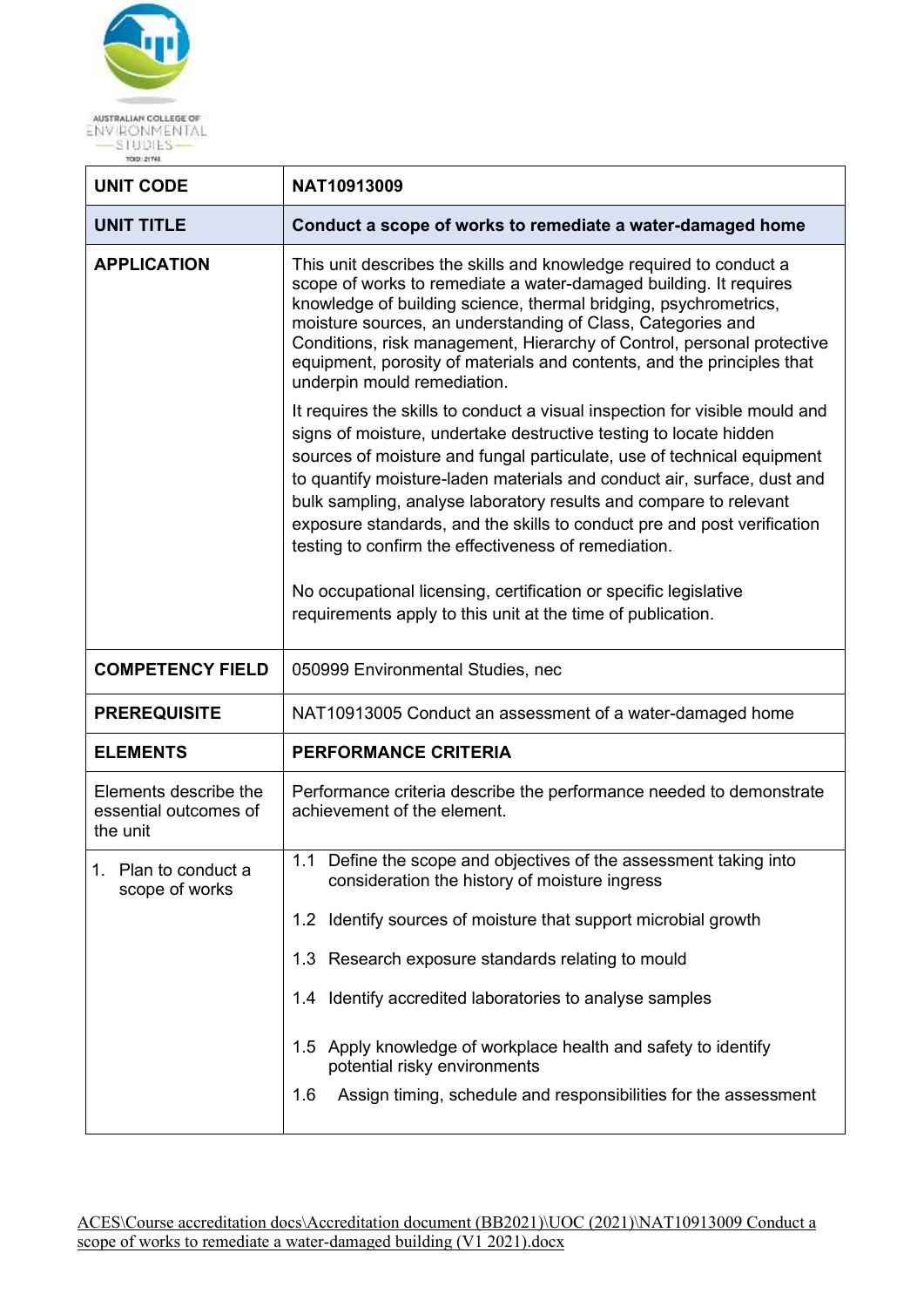

| 2. Select appropriate<br>assessment tools<br>and equipment                    | 2.1  | Select equipment to conduct the scope of works                                                                                      |
|-------------------------------------------------------------------------------|------|-------------------------------------------------------------------------------------------------------------------------------------|
|                                                                               | 2.2  | Check calibration certificates and expiry dates                                                                                     |
|                                                                               | 2.3  | Test assessment tools and modify as required                                                                                        |
|                                                                               | 2.4  | Calibrate equipment as per manufacturer's instructions                                                                              |
|                                                                               | 2.5  | Select appropriate personal protective equipment                                                                                    |
| 3. Undertake pre-<br>remediation testing                                      | 3.1  | Conduct a visual inspection of the site for sources of moisture and<br>evidence of moisture ingress, condensation and visible mould |
|                                                                               | 3.2  | Conduct an olfactory inspection of the site for damp, musty<br>odours                                                               |
|                                                                               | 3.3  | Determine air pathways by which moisture and fungal particulate<br>may spread through the built structure                           |
|                                                                               | 3.4  | Use equipment and the Moisture Mapping tool to locate and<br>quantify moisture-laden materials that support microbial growth        |
|                                                                               | 3.5  | Develop a sampling plan to establish the boundary of fungal<br>particulate spread                                                   |
|                                                                               | 3.6  | Conduct air, surface and/or bulk sampling                                                                                           |
|                                                                               | 3.7  | Sample HVAC systems for fungal particulate                                                                                          |
|                                                                               | 3.8  | Establish the Condition of moisture-laden materials                                                                                 |
|                                                                               |      | 3.9 Document and retain records of information, data and findings                                                                   |
|                                                                               | 3.10 | Prepare the chain of custody documentation and send samples<br>to the laboratory                                                    |
| 4. Undertake<br>destructive testing in                                        | 4.1  | Identify area(s) suspected to contain hidden moisture and/or<br>fungal particulate                                                  |
| areas suspected to<br>contain hidden<br>moisture and/or<br>fungal particulate | 4.2  | Assess risk prior to conducting destructive testing                                                                                 |
|                                                                               | 4.3  | Select appropriate tools to conduct destructive testing                                                                             |
|                                                                               | 4.4  | Select appropriate personal protective equipment                                                                                    |
|                                                                               | 4.5  | Undertake destructive testing to access hidden area                                                                                 |
|                                                                               | 4.6  | Conduct moisture mapping and/or sampling (air, surface, bulk)                                                                       |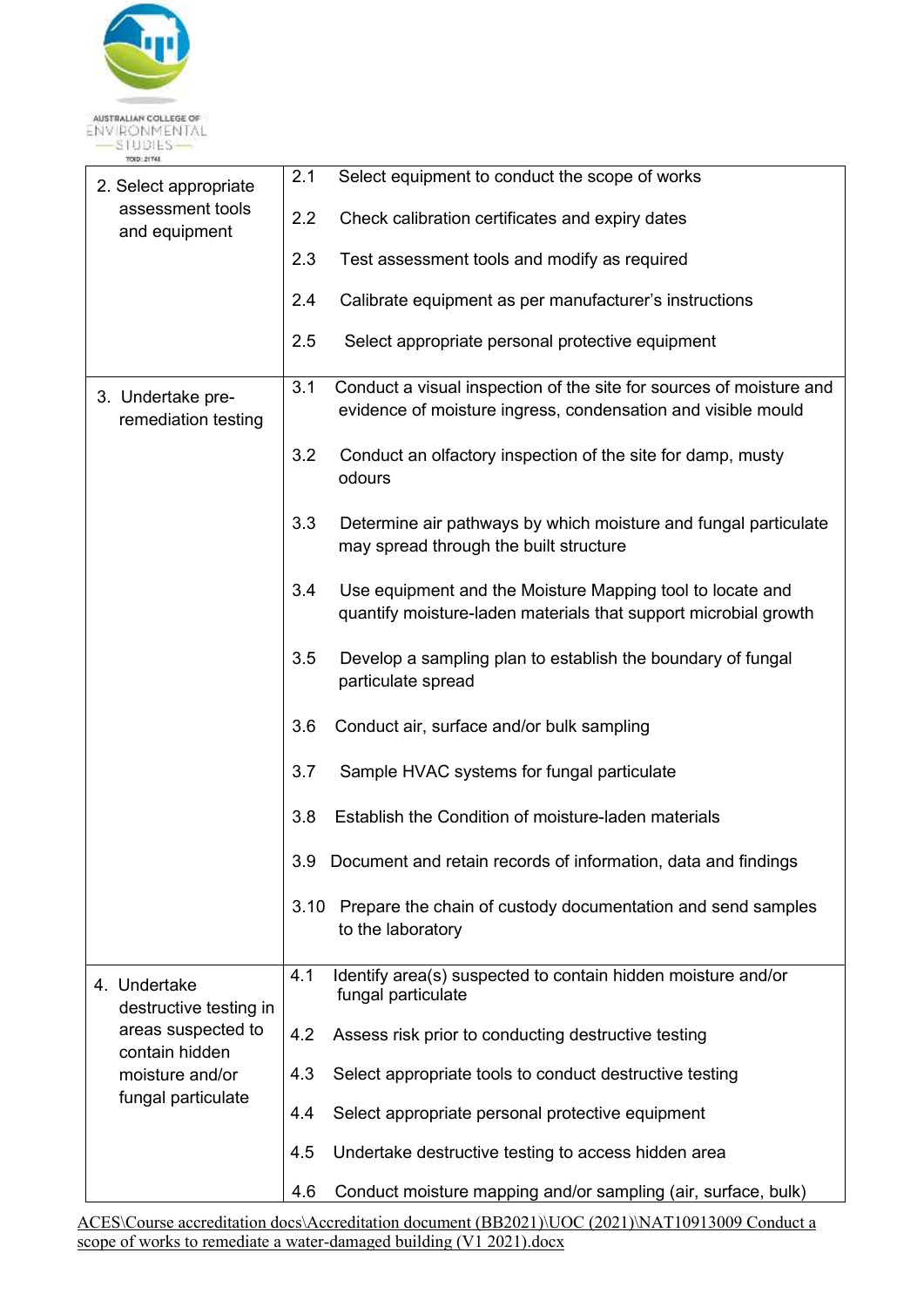

|                                                 |      | 4.7 Document and retain records of information, data and findings                                                               |
|-------------------------------------------------|------|---------------------------------------------------------------------------------------------------------------------------------|
|                                                 | 4.8  | Prepare the chain of custody documentation and send samples to<br>the laboratory                                                |
| 5. Analyse results                              | 5.1  | Analyse laboratory results and findings                                                                                         |
|                                                 | 5.2  | Compare data results and findings with the relevant exposure<br>standards to assess risk to client and consequences of findings |
| 6. Make                                         | 6.1. | Identify the goals of mould remediation                                                                                         |
| recommendations to<br>remediate the building    | 6.2  | Provide recommendations to mitigate and/or control moisture and<br>address moisture-laden materials                             |
|                                                 | 6.3  | Identify materials and contents that need to be replaced and/or<br>discarded                                                    |
|                                                 |      | 6.4 Identify materials and contents that need to be cleaned                                                                     |
|                                                 | 6.5  | Provide recommendations to remove fungal particulate from the<br>built structure                                                |
|                                                 | 6.6  | Provide recommendations to remediate contents                                                                                   |
|                                                 | 6.7  | Identify key personnel required to remediate a water-damaged<br>building and its contents                                       |
| 7. Undertake post-                              | 7.1  | Identify the goals of post-remediation verification                                                                             |
| remediation verification<br>in remediated areas |      | 7.2 Confirm sources of moisture have been identified and controlled                                                             |
|                                                 |      | 7.3 Undertake a visual inspection to confirm remediated areas have<br>been cleaned                                              |
|                                                 | 7.4  | Conduct the 'white glove test' for cleanliness in remediated areas                                                              |
|                                                 | 7.5  | Retest areas to ensure moisture-laden materials in remediated<br>areas have been adequately dried and/or removed                |
|                                                 | 7.6  | Retest areas to confirm fungal particulate in the remediated area is<br>within 'normal' range (Condition 1)                     |
| 8. Report the outcomes<br>of the scope of       | 8.1  | Document assessment findings and recommendations in a<br>professional report                                                    |
| assessment                                      |      | 8.2 Present objective evidence with clear and concise references from<br>authoritative sources                                  |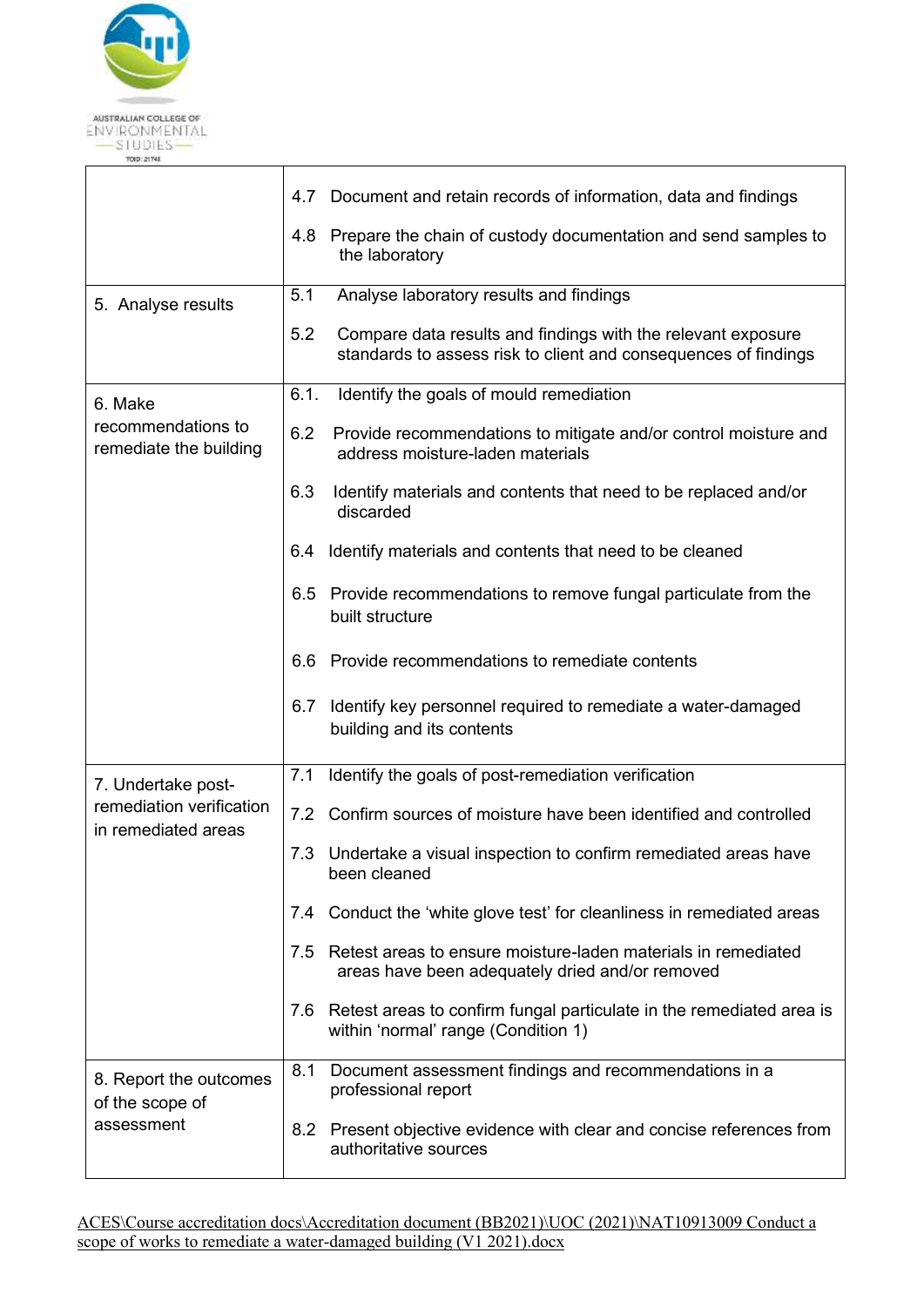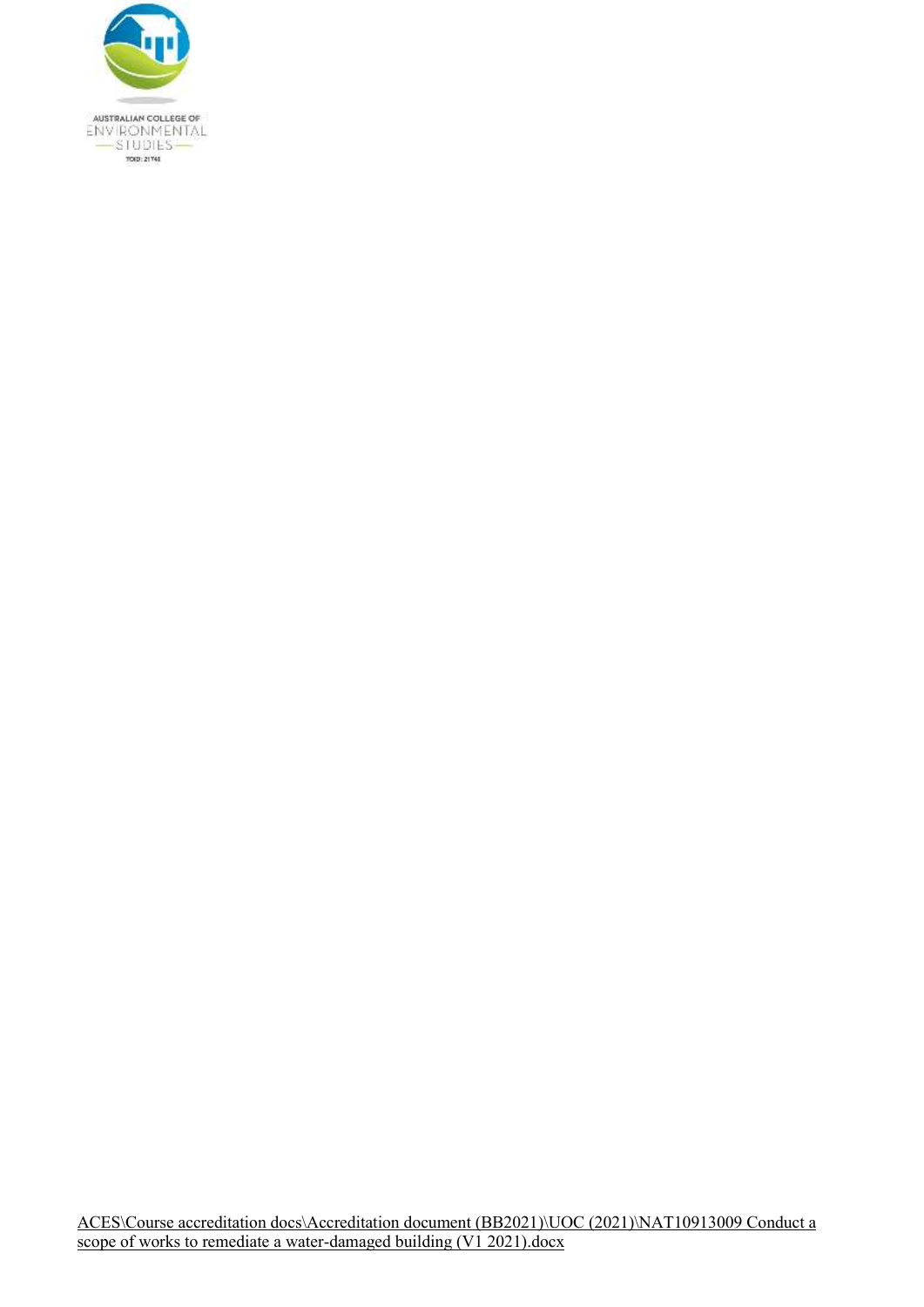

## **FOUNDATION SKILLS**

*Foundation skills essential to performance in this unit, but not explicit in the performance criteria are listed here, along with a brief context statement.* 

| <b>Skill</b>                  | <b>Description</b>                                                                                                                                                                                          |
|-------------------------------|-------------------------------------------------------------------------------------------------------------------------------------------------------------------------------------------------------------|
| Reading skills to:            | Evaluate the various sources of written information on<br>dampness and mould in the scientific literature.                                                                                                  |
|                               | Follow instructions and technical drawings presented in<br>equipment and instruction manuals.                                                                                                               |
|                               | Read text which includes specialised vocabulary to gather<br>information and create questions to be answered.                                                                                               |
|                               | Understand text which includes symbols and embedded<br>technical information in relation to laboratory reports.                                                                                             |
| Writing skills to:            | Use a variety of words and grammatical structures to<br>achieve precise meaning in client questionnaire, checklist<br>and report.                                                                           |
|                               | Address the context, purpose and audience when<br>generating text.                                                                                                                                          |
|                               | Include glossary to explain technical terms.                                                                                                                                                                |
| Oral communication skills to: | Listen in order to take notes about key points from a<br>spoken conversation within the context of discussions with<br>a client.                                                                            |
|                               | Determine customer requirements through open-ended<br>questioning, active listening, paraphrasing and<br>summarising.                                                                                       |
| Numeracy skills to:           | Organise mathematical information to use a psychrometric<br>chart, and analyse laboratory findings as an aid to solving<br>a problem.                                                                       |
|                               | Use and apply knowledge about probability to the context<br>of conducting a mould assessment.                                                                                                               |
| Learning skills to:           | Research relevant background and professional<br>information in order to determine the appropriateness of<br>the information for the context of a mould assessment.                                         |
| Problem-solving skills to:    | The skills to identify sources of moisture unique to the site,<br>gather data, establish a sampling plan, conduct destructive<br>sampling and identify key personnel required to solve<br>complex problems. |
| Self-management skills to:    | Use simple organising methods to manage reference<br>material.                                                                                                                                              |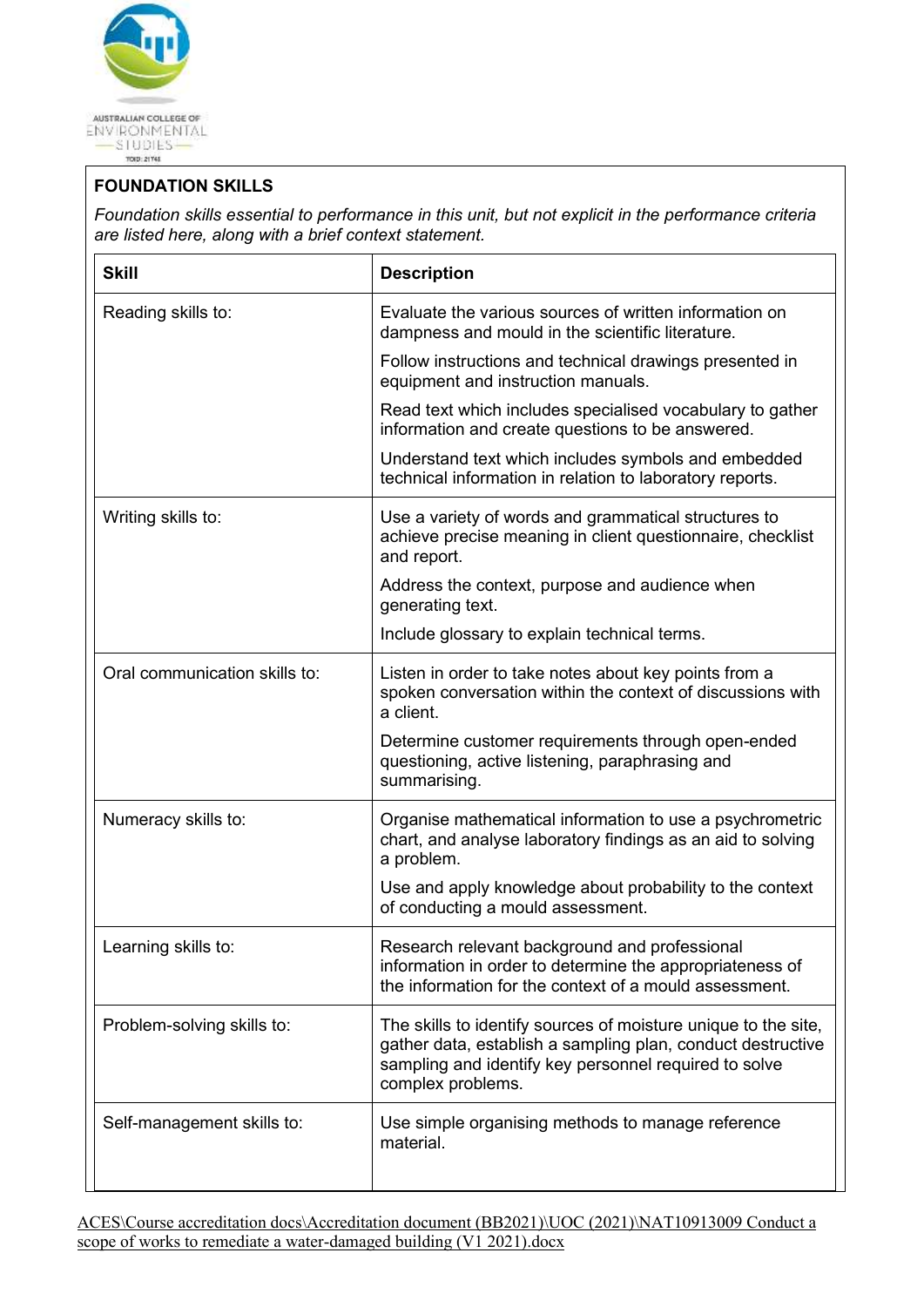

| Technology skills to:                     |                                                                                                                                                                          | Use software capabilities to insert references.<br>Use software and the internet to store and access<br>information and project documentation.                                                                                                                                                                                                                                                                                                                                                                                                                                                                                                                                                                                                                                                                                                                                                                                                                                                                                                                               |
|-------------------------------------------|--------------------------------------------------------------------------------------------------------------------------------------------------------------------------|------------------------------------------------------------------------------------------------------------------------------------------------------------------------------------------------------------------------------------------------------------------------------------------------------------------------------------------------------------------------------------------------------------------------------------------------------------------------------------------------------------------------------------------------------------------------------------------------------------------------------------------------------------------------------------------------------------------------------------------------------------------------------------------------------------------------------------------------------------------------------------------------------------------------------------------------------------------------------------------------------------------------------------------------------------------------------|
| <b>UNIT MAPPING</b><br><b>INFORMATION</b> | No equivalent unit.                                                                                                                                                      |                                                                                                                                                                                                                                                                                                                                                                                                                                                                                                                                                                                                                                                                                                                                                                                                                                                                                                                                                                                                                                                                              |
| <b>TITLE</b>                              | home                                                                                                                                                                     | <b>Assessment Requirements for</b><br>NAT10913009 Conduct a scope of works to remediate a water-damaged                                                                                                                                                                                                                                                                                                                                                                                                                                                                                                                                                                                                                                                                                                                                                                                                                                                                                                                                                                      |
| <b>PERFORMANCE</b><br><b>EVIDENCE</b>     | following tasks:<br>moisture ingression<br>$\bullet$<br>site<br>$\bullet$<br><b>Tested HVAC systems</b><br>٠<br>areas<br>٠<br>spread<br>٠<br>٠<br>$\bullet$<br>standards | The learner must show evidence of the ability to complete tasks outlined in<br>elements and performance criteria of this unit and manage tasks and<br>contingencies in the context of the role of a Building Biology Consultant.<br>There must be demonstrated evidence that the learner has completed the<br>• Used communication and questioning skills to identify the history of<br>Identified sources of moisture and moisture-laden materials unique to the<br>Identified visible mould and damp, musty odours using the 'NIOSH<br>Dampness and Mould Assessment Form'<br>Used testing equipment to locate and quantify moisture-laden materials,<br>and conduct air, surface and bulk sampling<br>Conducted destructive sampling of various materials to access hidden<br>Developed a sampling plan to establish the boundary of fungal particulate<br>Calibrated and demonstrated correct use of equipment<br>Established the 'Condition' of a material<br>Conducted the white glove test<br>Analysed laboratory results and compared results with relevant exposure |
|                                           | ٠<br>$\bullet$<br>recommendations                                                                                                                                        | Identified key personnel required to remediate a water-damaged building<br>Produced a client report containing assessment findings and                                                                                                                                                                                                                                                                                                                                                                                                                                                                                                                                                                                                                                                                                                                                                                                                                                                                                                                                       |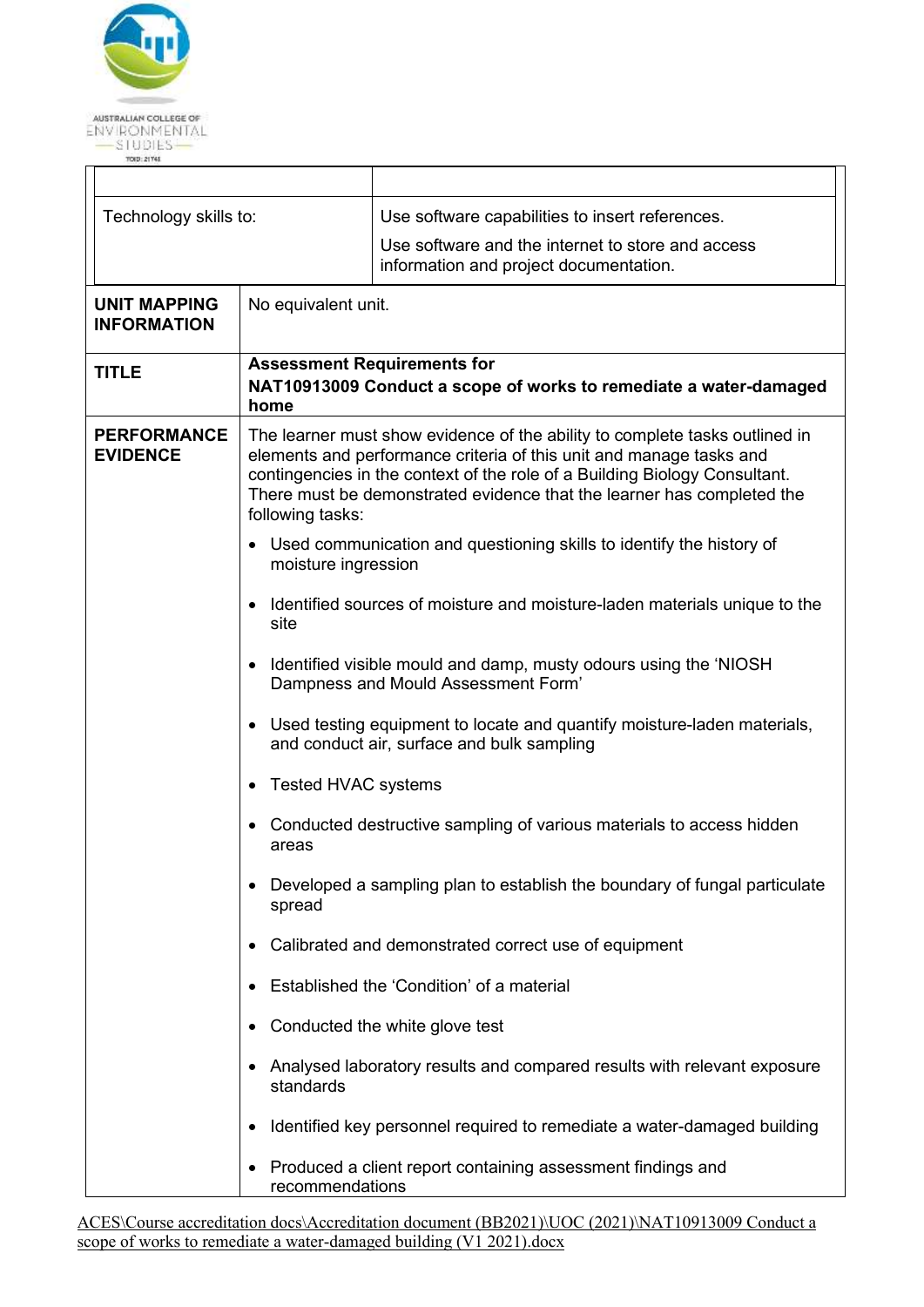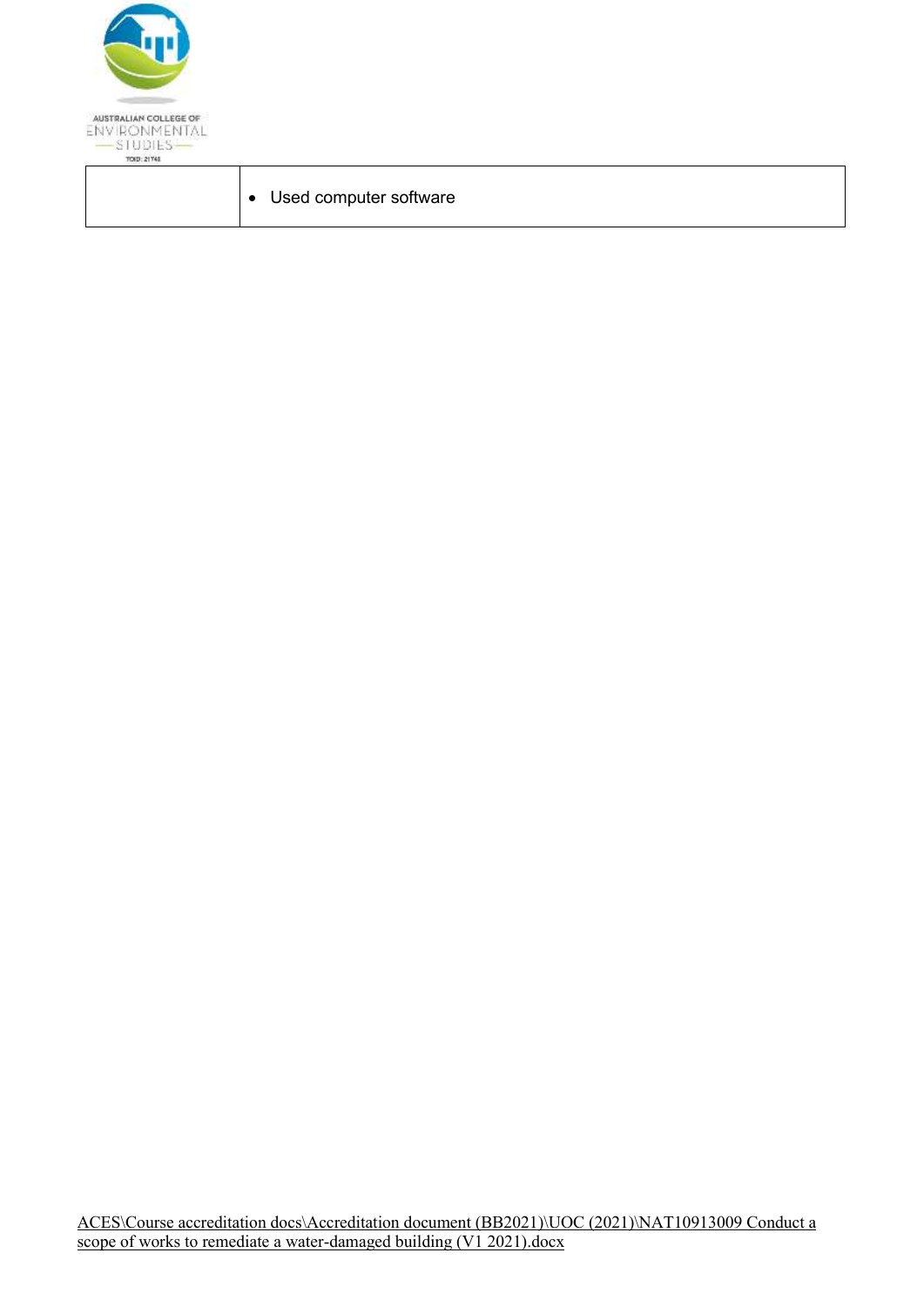

| <b>KNOWLEDGE</b><br><b>EVIDENCE</b> | The learner must be able to demonstrate essential knowledge required to<br>effectively do the tasks outlined in the elements and performance criteria of<br>this unit, and manage the tasks and contingencies in the context of variable<br>building sites and client needs. This includes knowledge of: |
|-------------------------------------|----------------------------------------------------------------------------------------------------------------------------------------------------------------------------------------------------------------------------------------------------------------------------------------------------------|
|                                     | Sources of moisture (liquid water and water vapour) that support microbial<br>growth                                                                                                                                                                                                                     |
|                                     | Exposure standards relating to mould                                                                                                                                                                                                                                                                     |
|                                     | Principles that underpin psychrometry                                                                                                                                                                                                                                                                    |
|                                     | Principles that underpin risk management                                                                                                                                                                                                                                                                 |
|                                     | Principles that underpin mould remediation as outlined by the IICRC S520                                                                                                                                                                                                                                 |
|                                     | Knowledge of containment, use of air scrubbers and negative air machines<br>$\bullet$<br>in preventing fungal particulate spread                                                                                                                                                                         |
|                                     | Categories, Classes and Conditions                                                                                                                                                                                                                                                                       |
|                                     | Significance of the type and number of fungi, and the presence of spores<br>and hyphae within the context of analysing laboratory results                                                                                                                                                                |
|                                     | Chain of Custody form documentation                                                                                                                                                                                                                                                                      |
|                                     | Workplace health and safety to identify potential risk environments                                                                                                                                                                                                                                      |
|                                     | Assessment tools include NIOSH Dampness and Mould Assessment form<br>$\bullet$<br>and the Moisture Mapping tool                                                                                                                                                                                          |
|                                     | Testing equipment to conduct a moisture assessment such as an indoor<br>air quality meter, thermal imaging camera, borescope, moisture meter,<br>camera, carpet aw etc                                                                                                                                   |
|                                     | Testing equipment to conduct a mould assessment, including:<br>air sampling (biopump, Air-o-Cells, Via Cells)<br>$\circ$<br>surface sampling (tape lift, biotapes and ATP meter)<br>$\circ$<br>$\circ$ bulk sampling                                                                                     |
|                                     | Testing equipment to conduct destructive testing                                                                                                                                                                                                                                                         |
|                                     | Personal protective equipment relevant to water-damaged homes                                                                                                                                                                                                                                            |
|                                     | Open and closed drying systems                                                                                                                                                                                                                                                                           |
|                                     | HVAC specialist, hydrologists, mould remediators, plumbers and<br>٠<br>companies specialising in drainage and/or moisture ingression affecting<br>the built environment                                                                                                                                  |
|                                     | Companies specialising in laundering contents affected by mould                                                                                                                                                                                                                                          |